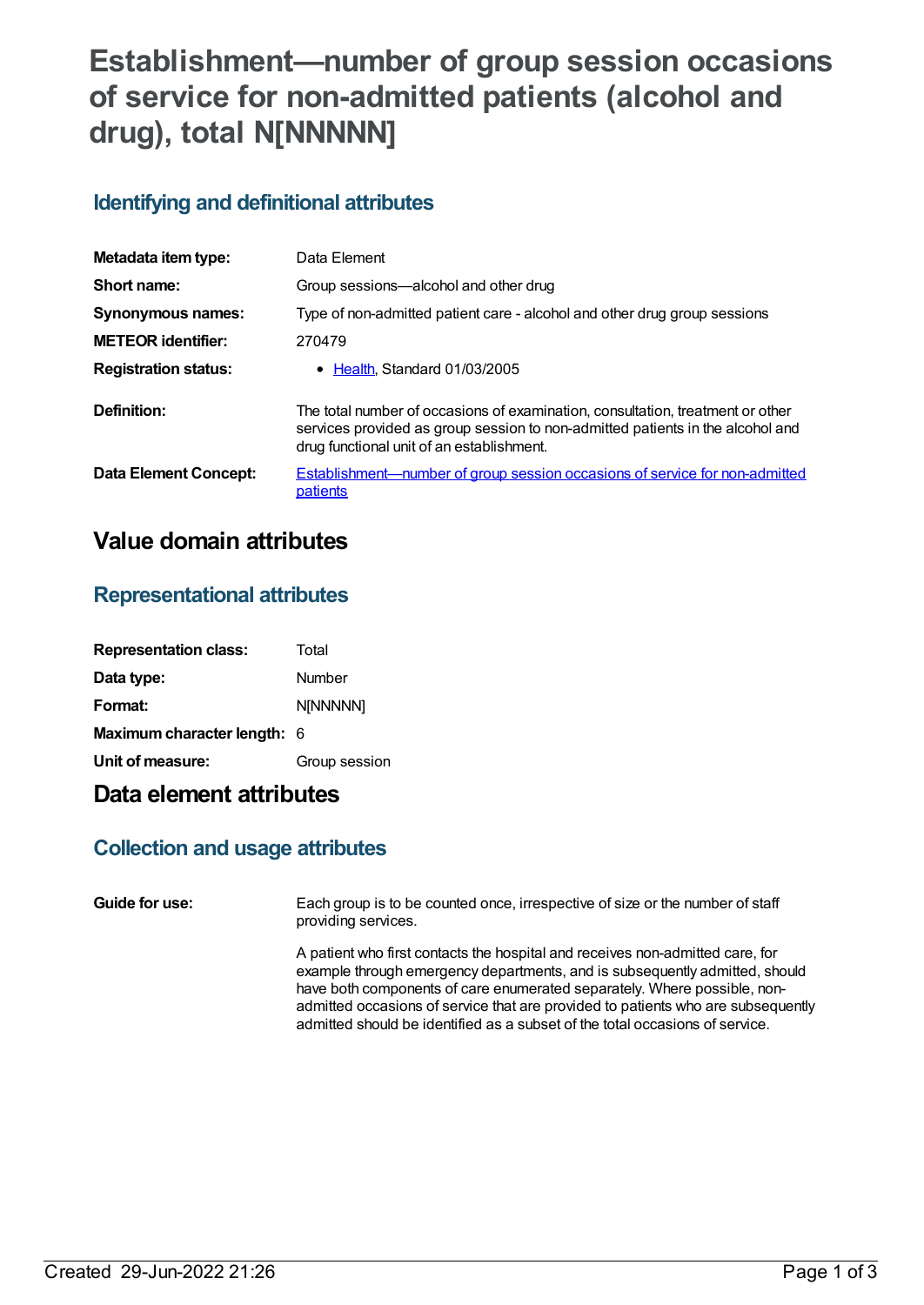**Comments:** This metadata item is derived from metadata items that are not currently specified in METeOR, but which are recorded in various ways by hospitals/outpatient departments. Examples include identifiers of individual consultations/visits, and diagnostic tests.

> This metadata item identifies types of services provided to non-admitted patients in different institutional ways in different systems. It is not a summary casemix classification.

> The list of Type of non-admitted patient care categories was to be developed using typical functional units or cost centres within existing institutions. These would include designated wards or departments and specialised clinics. Although the current statistical/financial returns submitted to the various health authorities by their hospitals do not provide a minimum subset, an effort has been made to define the categories in respect to those areas commonly collected. Many functional units provide services to both admitted patients and non-admitted patients, for example pathology. Only occasions of service for non-admitted patients should be included in this section.

#### **Source and reference attributes**

**Submitting organisation:** National minimum data set working parties

## **Relational attributes**

| Supersedes <b>E</b> Type of non-admitted patient care, version 1, Derived DE, NHDD,<br>NHIMG, Superseded 01/03/2005.pdf (26.0 KB) No registration status |
|----------------------------------------------------------------------------------------------------------------------------------------------------------|
| Supersedes EGroup sessions, version 1, Derived DE, NHDD, NHIMG,<br>Superseded 01/03/2005.pdf (14.1 KB) No registration status                            |
| Public hospital establishments NMDSHealth, Superseded 21/03/2006                                                                                         |
| Implementation start date: 01/07/2005                                                                                                                    |
| Implementation end date: 30/06/2006                                                                                                                      |
|                                                                                                                                                          |
| Public hospital establishments NMDSHealth, Superseded 23/10/2006                                                                                         |
| Implementation start date: 01/07/2006                                                                                                                    |
| Implementation end date: 30/06/2007                                                                                                                      |
|                                                                                                                                                          |
| Public hospital establishments NMDS 2007-08Health, Superseded 05/02/2008                                                                                 |
| Implementation start date: 01/07/2007                                                                                                                    |
| Implementation end date: 30/06/2008                                                                                                                      |
|                                                                                                                                                          |
| Public hospital establishments NMDS 2008-09Health, Superseded 03/12/2008                                                                                 |
| Implementation start date: 01/07/2008                                                                                                                    |
| Implementation end date: 30/06/2009                                                                                                                      |
|                                                                                                                                                          |